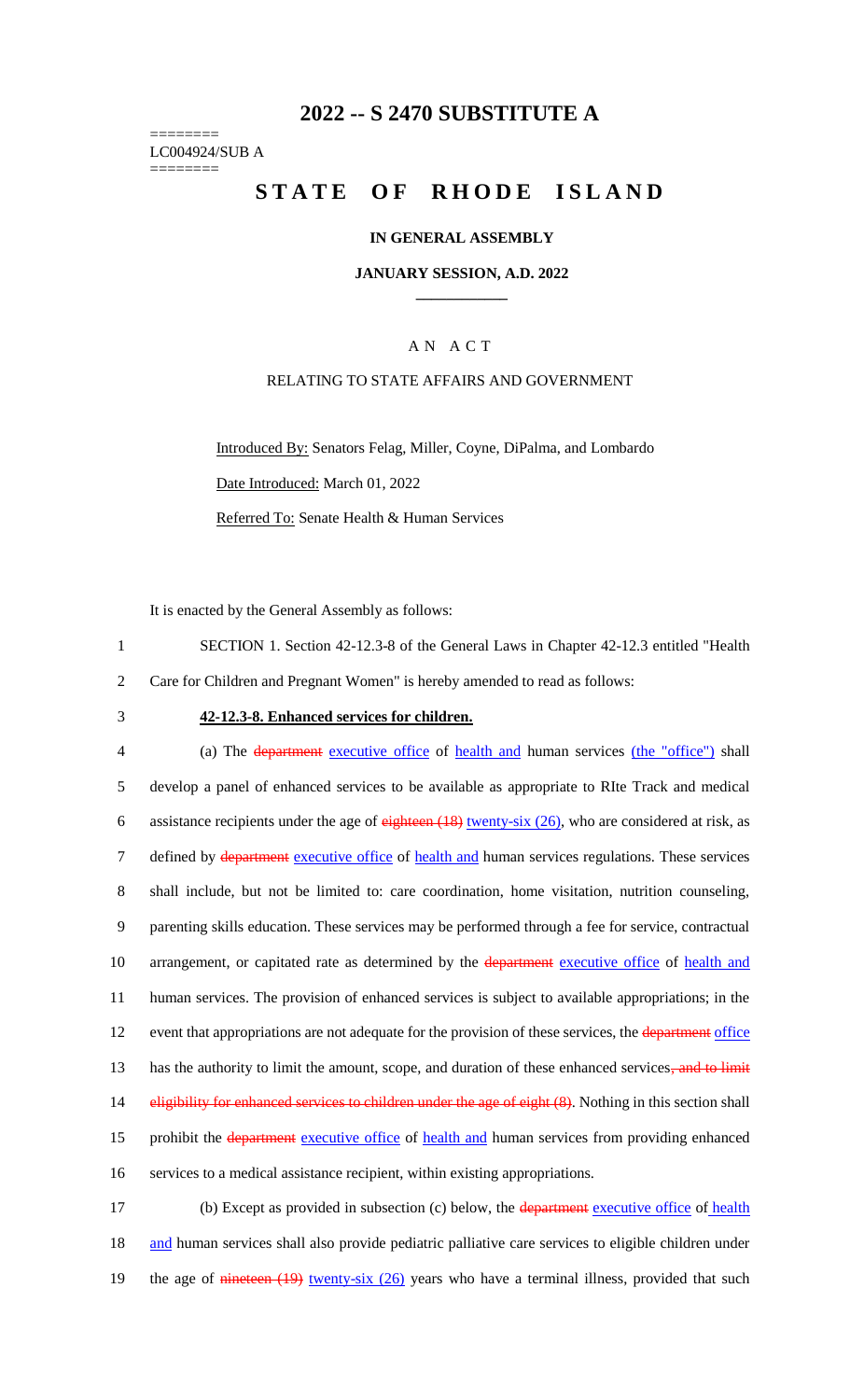services qualify for federal financial participation. These services shall be designed to achieve an improved quality of life and to meet the physical and emotional needs experienced by the patient during the course of the terminal illness and death. The services offered shall be determined by the department office and may include, but are not limited to, consultations for pain and symptom management, case management and assessment, social services, counseling, volunteer support services, and respite services. The services shall be provided by licensed health care facilities that 7 meet the criteria established by regulations promulgated by the department office. The department office is further authorized to establish limits on the services provided under this section.

9 (c) The department office shall be the payor of last resort with respect to services provided 10 under subsection (b) above. With respect to children under the age of nineteen (19) twenty-six (26) 11 years who are covered by an individual or family health insurance plan or program that provides 12 payment in whole or in part for the type of pediatric palliative health care services listed in 13 subsection (b) above, the department office shall coordinate benefits with these primary payors, 14 and provided further that payments by the department office shall be in accordance with the 15 department's office's fee schedules.

16 SECTION 2. This act shall take effect upon passage.

======== LC004924/SUB A ========